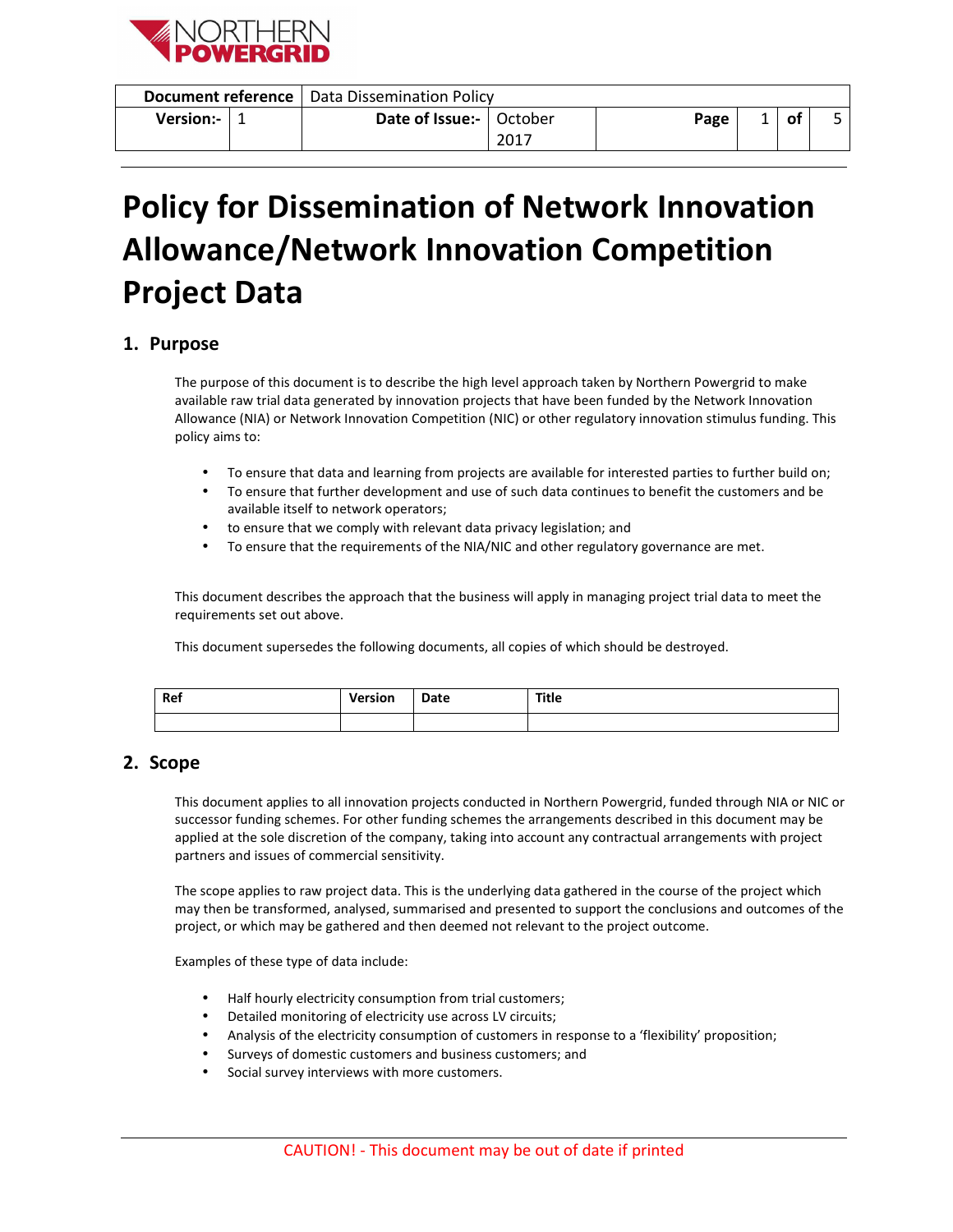

| of<br>Date of Issue:-   October<br>Version:- $\vert$ 1<br>Page |  |  | <b>Document reference</b>   Data Dissemination Policy |      |  |  |
|----------------------------------------------------------------|--|--|-------------------------------------------------------|------|--|--|
|                                                                |  |  |                                                       | 2017 |  |  |

These are not exhaustive and, subject to the general conditions outlined below, may not be available even where they have been captured in the course of a project.

# **3. General Principles**

## **3.1. General Ongoing Arrangements**

#### **Licence**

It is important that any shared data which is further modified or analysed to provide additional insight and value is also made available for use by licensees and other interested parties on the same basis as it provide by ourselves.

To facilitate this we will generally provide all information under a Creative Commons Sharealike Licence which requires that any remix, transformation, or build upon the original material, must be distributed under the same license as the originally released data.

#### **Data Protection Act**

All provision of data will comply with The Data Protection Act 1998 (DPA) which governs the processing of 'personal data', the definition of which is in section 1 of the Act

Where information falls within the definition of personal data, any processing of that information must comply with the data protection principles set out in the DPA. 'Processing' is widely defined and includes any activity in relation to the data, including holding it.

Where necessary we will redact or anonymise data to ensure compliance.

#### **Data Processing**

Generally we will provide data in the raw form in which we have it available and as a complete dataset. We will not perform selection or additional processing on the data prior to its release.

## **3.2. Documentation**

The company will maintain a record of all requests received for data and will analyse self-service requests to at regular intervals to assess usage and compliance with Ofgem's governance documents.

## **4. References**

#### **4.1. External Documentation**

| Reference                       | Title                                                                   |
|---------------------------------|-------------------------------------------------------------------------|
| Governance                      | Electricity Network Innovation Allowance Governance Document            |
| documents                       |                                                                         |
| <b>Electricity Distribution</b> | Regulatory definitions as per the Electricity Act, 1989 (Great Britain) |
| Licence                         |                                                                         |
| Standard Licence                |                                                                         |
| Condition                       |                                                                         |
| <b>Charge Restriction</b>       |                                                                         |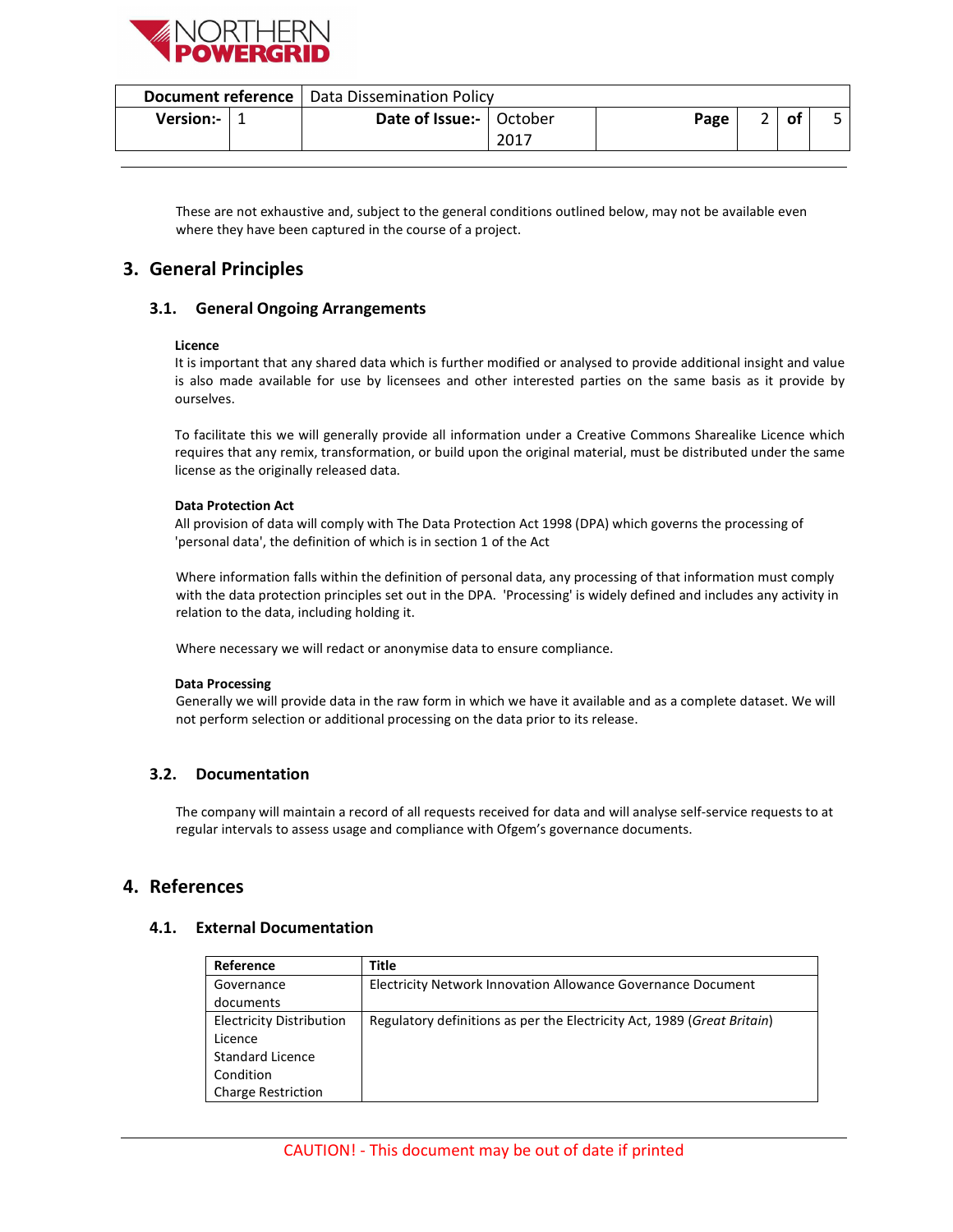

|                  |  | <b>Document reference</b>   Data Dissemination Policy |      |      |                    |    |  |
|------------------|--|-------------------------------------------------------|------|------|--------------------|----|--|
| <b>Version:-</b> |  | Date of Issue:-   October                             |      | Page | $\mathbf{\hat{z}}$ | οt |  |
|                  |  |                                                       | 2017 |      |                    |    |  |

| .<br>$\sim$<br><br><b>MILIONS</b><br>. |  |
|----------------------------------------|--|

## **4.1. Internal documentation**

| . <i>.</i><br>leference<br>. | ᆍᇶ<br> |
|------------------------------|--------|
|                              |        |

# **5. Definitions**

| Reference  | <b>Title</b> |  |
|------------|--------------|--|
| <b>CFS</b> |              |  |
| CRC        |              |  |
| IFI        |              |  |
| LCN        |              |  |
| <b>SLC</b> |              |  |
| <b>RRP</b> |              |  |
|            |              |  |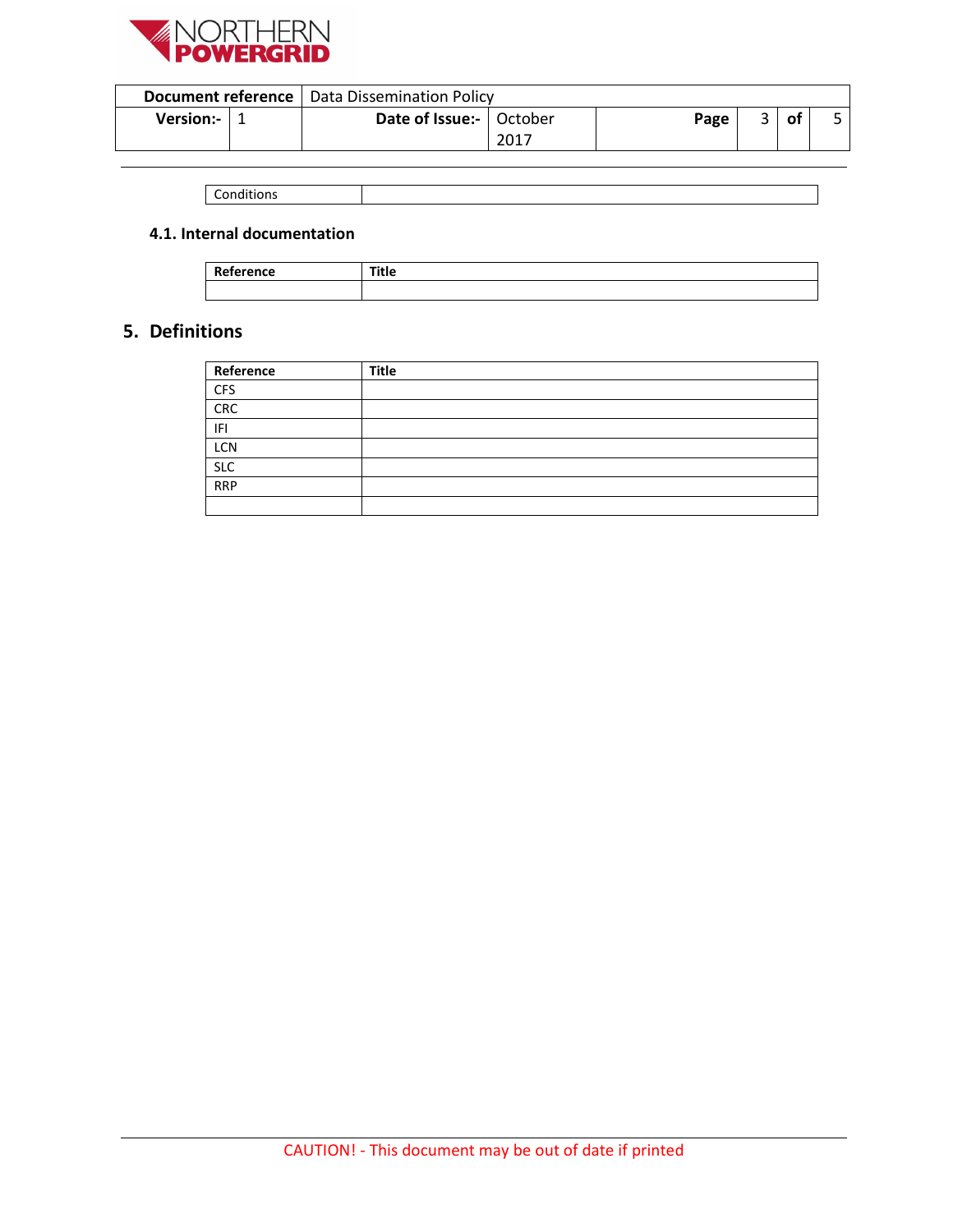

|             |  | <b>Document reference</b>   Data Dissemination Policy |      |      |    |    |  |
|-------------|--|-------------------------------------------------------|------|------|----|----|--|
| Version:- I |  | <b>Date of Issue:-</b>   October                      | 2017 | Page | Δ. | 01 |  |
|             |  |                                                       |      |      |    |    |  |

# **6. Authority for issue**

## **6.1. CDS Assurance**

I sign to confirm that I have completed and checked this document and I am satisfied with its content and submit it for approval and authorisation.

|  | Sign | Date |
|--|------|------|
|  |      |      |
|  |      |      |

#### **6.2. Author**

I sign to confirm that I have completed and checked this document and I am satisfied with its content and submit it for approval and authorisation.

**Review Period -** This document should be reviewed within the following time period.

| <b>Standard CDS</b><br>review of 3 years | <b>Non Standard Review Period &amp; Reason</b> |         |
|------------------------------------------|------------------------------------------------|---------|
| Yes                                      | Period:                                        | Reason: |

|                |                           | Sign                          | Date                |
|----------------|---------------------------|-------------------------------|---------------------|
| Chris Goodhand | <b>Innovation Manager</b> | < <signature>&gt;</signature> | < <date>&gt;</date> |

## **6.3. Technical Assurance**

I sign to confirm that I am satisfied with all aspects of the content and preparation of this document and submit it for approval and authorisation.

ī

|             |                    | Sign                          | Date                |
|-------------|--------------------|-------------------------------|---------------------|
| Iain Miller | Head of Innovation | < <signature>&gt;</signature> | < <date>&gt;</date> |

## **6.4. Approval**

Approval is granted for publication of this document.

|              |                                | Sign                          | Date                |
|--------------|--------------------------------|-------------------------------|---------------------|
| Jim Cardwell | Head of Trading and Innovation | < <signature>&gt;</signature> | < <date>&gt;</date> |